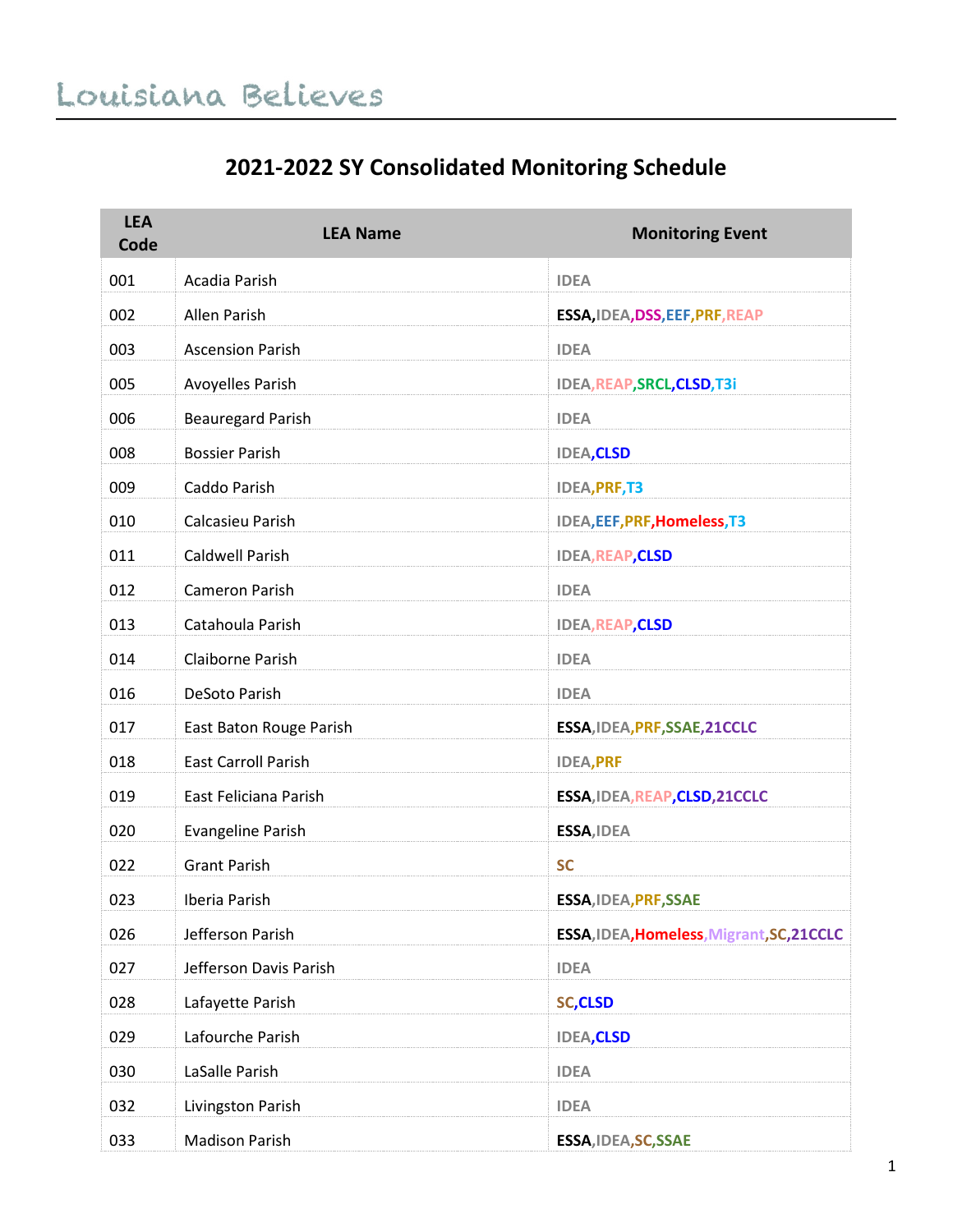| <b>LEA</b><br>Code | <b>LEA Name</b>                | <b>Monitoring Event</b>          |
|--------------------|--------------------------------|----------------------------------|
| 034                | Morehouse Parish               | <b>ESSA, REAP, SRCL</b>          |
| 036                | <b>Orleans Parish</b>          | ESSA, IDEA, DSS, PRF, Homeless   |
| 037                | <b>Ouachita Parish</b>         | <b>IDEA</b>                      |
| 038                | Plaquemines Parish             | ESSA, IDEA, CTE, DSS, PRF        |
| 039                | Pointe Coupee Parish           | ESSA, IDEA, SC                   |
| 040                | Rapides Parish                 | CTE, T3                          |
| 042                | <b>Richland Parish</b>         | ESSA, EEF, IDEA                  |
| 043                | Sabine Parish                  | ESSA, IDEA, DSS, REAP, CLSD      |
| 044                | St. Bernard Parish             | <b>IDEA</b>                      |
| 045                | St. Charles Parish             | <b>IDEA, CTE, CLSD, T3</b>       |
| 046                | St. Helena Parish              | <b>ESSA, Homeless</b>            |
| 047                | St. James Parish               | ESSA, IDEA, DSS                  |
| 048                | St. John the Baptist Parish    | <b>IDEA,CTE</b>                  |
| 049                | St. Landry Parish              | ESSA, CLSD, EEF, 21CCLC          |
| 050                | St. Martin Parish              | <b>IDEA</b>                      |
| 051                | St. Mary Parish                | <b>IDEA, REAP, CLSD</b>          |
| 052                | St. Tammany Parish             | <b>Homeless</b>                  |
| 053                | Tangipahoa Parish              | <b>IDEA</b>                      |
| 054                | <b>Tensas Parish</b>           | ESSA, IDEA, EEF                  |
| 055                | <b>Terrebonne Parish</b>       | <b>IDEA,CTE,T3</b>               |
| 056                | <b>Union Parish</b>            | <b>IDEA</b>                      |
| 057                | <b>Vermilion Parish</b>        | <b>IDEA</b>                      |
| 058                | Vernon Parish                  | ESSA, IDEA, DSS, EEF, REAP, SRCL |
| 059                | <b>Washington Parish</b>       | <b>IDEA</b>                      |
| 060                | <b>Webster Parish</b>          | ESSA, IDEA, REAP, CLSD           |
| 064                | Winn Parish                    | <b>IDEA, CLSD</b>                |
| 065                | City of Monroe School District | <b>IDEA</b>                      |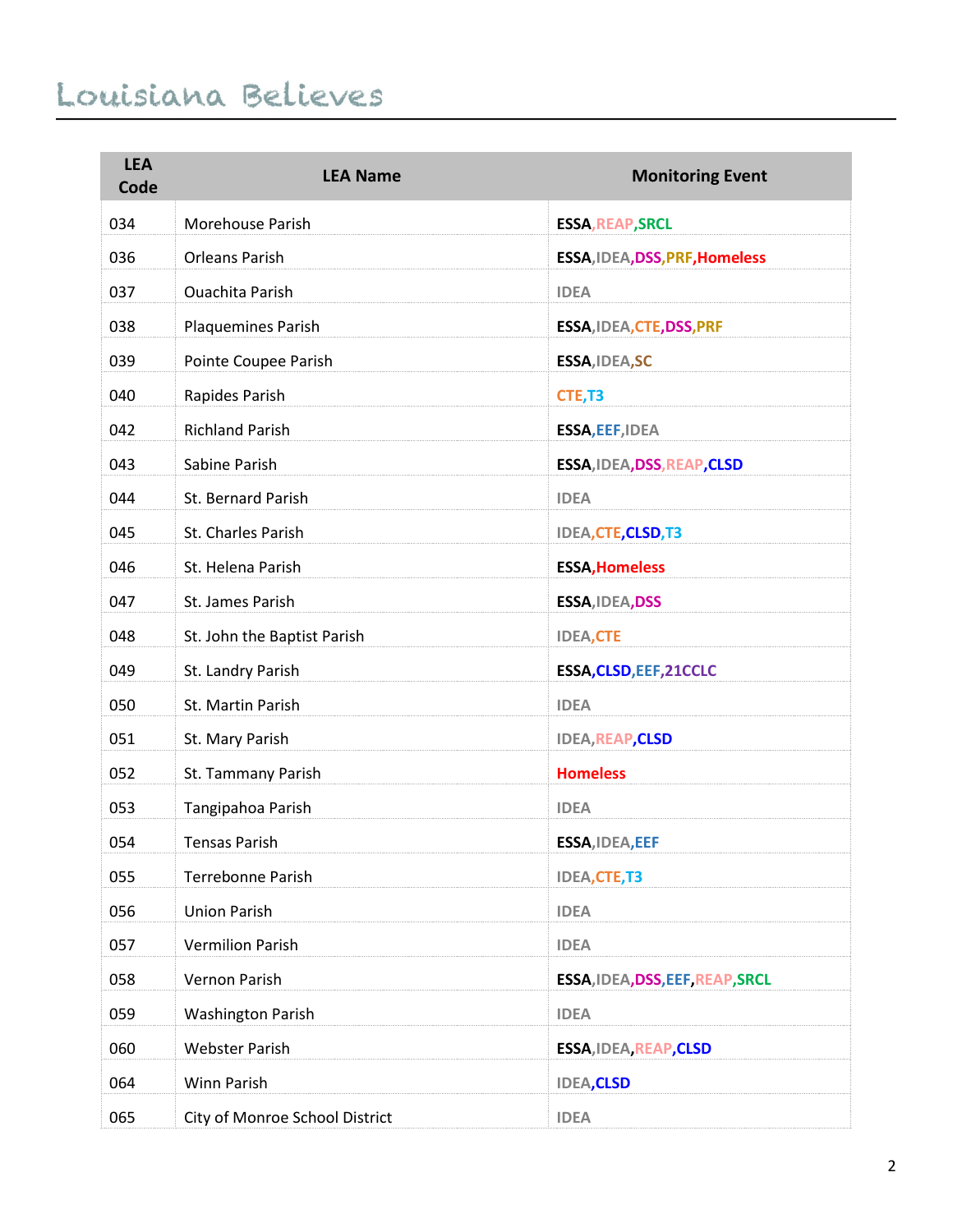| <b>LEA</b><br>Code | <b>LEA Name</b>                                 | <b>Monitoring Event</b>     |
|--------------------|-------------------------------------------------|-----------------------------|
| 066                | City of Bogalusa School District                | ESSA, IDEA                  |
| 067                | Zachary Community School District               | ESSA, IDEA, EEF             |
| 068                | City of Baker School District                   | <b>ESSA, CTE, PRF</b>       |
| 069                | <b>Central Community School District</b>        | <b>CLSD</b>                 |
| 101                | <b>Special School District</b>                  | ESSA, IDEA                  |
| 304                | Louisiana School for the Deaf                   | ESSA, IDEA                  |
| 321001             | New Vision Learning Academy                     | <b>IDEA</b>                 |
| 322                | A. E. Phillips Laboratory School                | <b>PRF</b>                  |
| 331001             | International School of Louisiana               | ESSA, IDEA, EEF             |
| 333001             | Avoyelles Public Charter School                 | <b>IDEA</b>                 |
| 334                | New Orleans Center for Creative Arts            | <b>IDEA</b>                 |
| 337001             | <b>Belle Chasse Academy</b>                     | IDEA, 21CCLC                |
| 344001             | International High School of New Orleans        | <b>IDEA</b>                 |
| 345001             | University View Academy Inc. (FRM LA Connection | <b>ESSA, DSS, PRF, SRCL</b> |
| 346001             | Lake Charles Charter Academy                    | <b>IDEA</b>                 |
| 347001             | Lycee Francais de la Nouvelle-Orleans           | <b>ESSA</b>                 |
| 348001             | New Orleans Military & Maritime Academy         | <b>IDEA</b>                 |
| 396                | Recovery School District-LDE                    | <b>ESSA</b>                 |
| A02                | Office of Juvenile Justice                      | <b>ESSA, PRF</b>            |
| W1A                | JCFA-East                                       | ESSA, IDEA, PRF             |
| W1B                | Advantage Charter Academy                       | <b>ESSA, EEF</b>            |
| W1D                | JCFA-Lafayette                                  | <b>IDEA</b>                 |
| W <sub>2</sub> B   | <b>Willow Charter Academy</b>                   | <b>IDEA</b>                 |
| W31                | Dr. Martin Luther King Charter School           | ESSA, DSS, EEF, PRF         |
| W33                | Lincoln Preparatory School                      | <b>IDEA</b>                 |
| W4A                | Delta Charter School MST                        | <b>IDEA</b>                 |
| W4B                | Lake Charles College Prep                       | <b>ESSA, SSAE</b>           |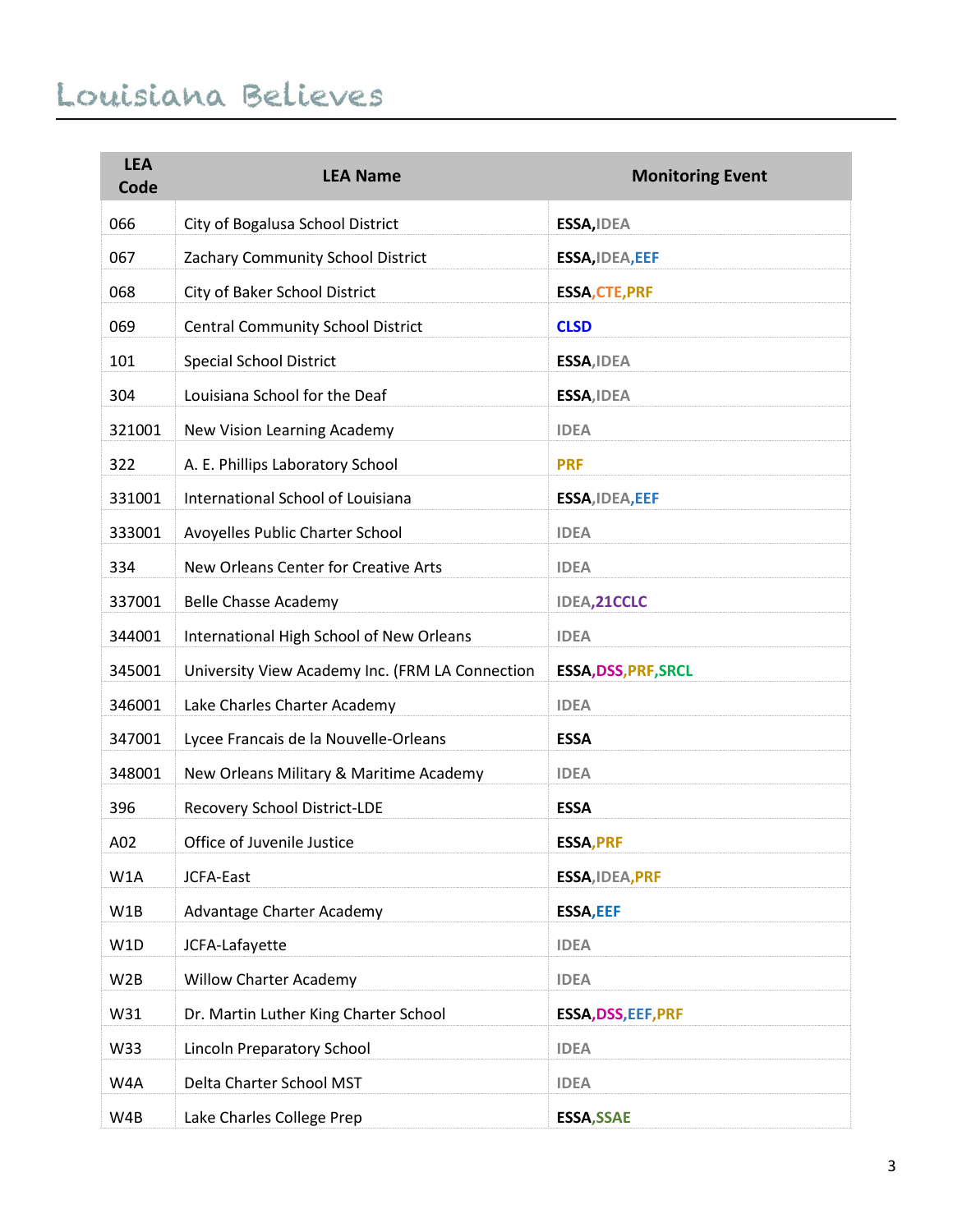| <b>LEA</b><br>Code | <b>LEA Name</b>                                   | <b>Monitoring Event</b>      |
|--------------------|---------------------------------------------------|------------------------------|
| W5B                | Northeast Claiborne Charter                       | <b>ESSA, DSS, EEF</b>        |
| W62                | Lord Beaconsfield Landry High School              | <b>IDEA</b>                  |
| W6B                | Acadiana Renaissance Charter Academy              | <b>IDEA</b>                  |
| W71                | Sophie B. Wright Institute of Academic Excellence | <b>IDEA</b>                  |
| W7A                | Louisiana Key Academy                             | ESSA, IDEA                   |
| W81                | <b>KIPP Morial</b>                                | <b>ESSA</b>                  |
| W82                | <b>KIPP Believe</b>                               | <b>ESSA</b>                  |
| W84                | <b>Impact Charter School</b>                      | <b>ESSA, EEF</b>             |
| W85                | KIPP Leadership                                   | ESSA, IDEA                   |
| W85                | <b>KIPP East</b>                                  | <b>ESSA</b>                  |
| W87                | Booker T. Washington High School                  | <b>ESSA</b>                  |
| W91                | Samuel J. Green Charter School                    | <b>IDEA</b>                  |
| W92                | Arthur Ashe Charter School                        | <b>IDEA</b>                  |
| W94                | Phillis Wheatley Community School                 | <b>IDEA,SSAE</b>             |
| W95                | Langston Hughes Charter Academy                   | ESSA, SSAE, T3               |
| <b>WAA</b>         | Morris Jeff Community School                      | <b>IDEA</b>                  |
| <b>WAE</b>         | Fannie C. Williams Charter School                 | <b>ESSA</b>                  |
| <b>WAG</b>         | Louisiana Virtual Charter Academy                 | ESSA, IDEA, EEF              |
| <b>WAK</b>         | Southwest Louisiana Charter Academy               | <b>ESSA</b>                  |
| <b>WAO</b>         | Dalton Charter School                             | <b>ESSA</b>                  |
| <b>WAP</b>         | Lanier Charter School                             | <b>IDEA</b>                  |
| <b>WAV</b>         | Democracy Prep Baton Rouge                        | ESSA, IDEA                   |
| WB <sub>2</sub>    | Kenilworth Science and Technology Charter         | <b>ESSA, EEF</b>             |
| <b>WBA</b>         | Einstein Charter School at Village De L'est       | <b>ESSA, IDEA, EEF, SSAE</b> |
| <b>WBB</b>         | Benjamin Franklin High School                     | <b>IDEA</b>                  |
| <b>WBC</b>         | Alice M Harte Elementary Charter School           | <b>IDEA,EEF</b>              |
| <b>WBE</b>         | Lusher Charter School                             | ESSA, IDEA, EEF              |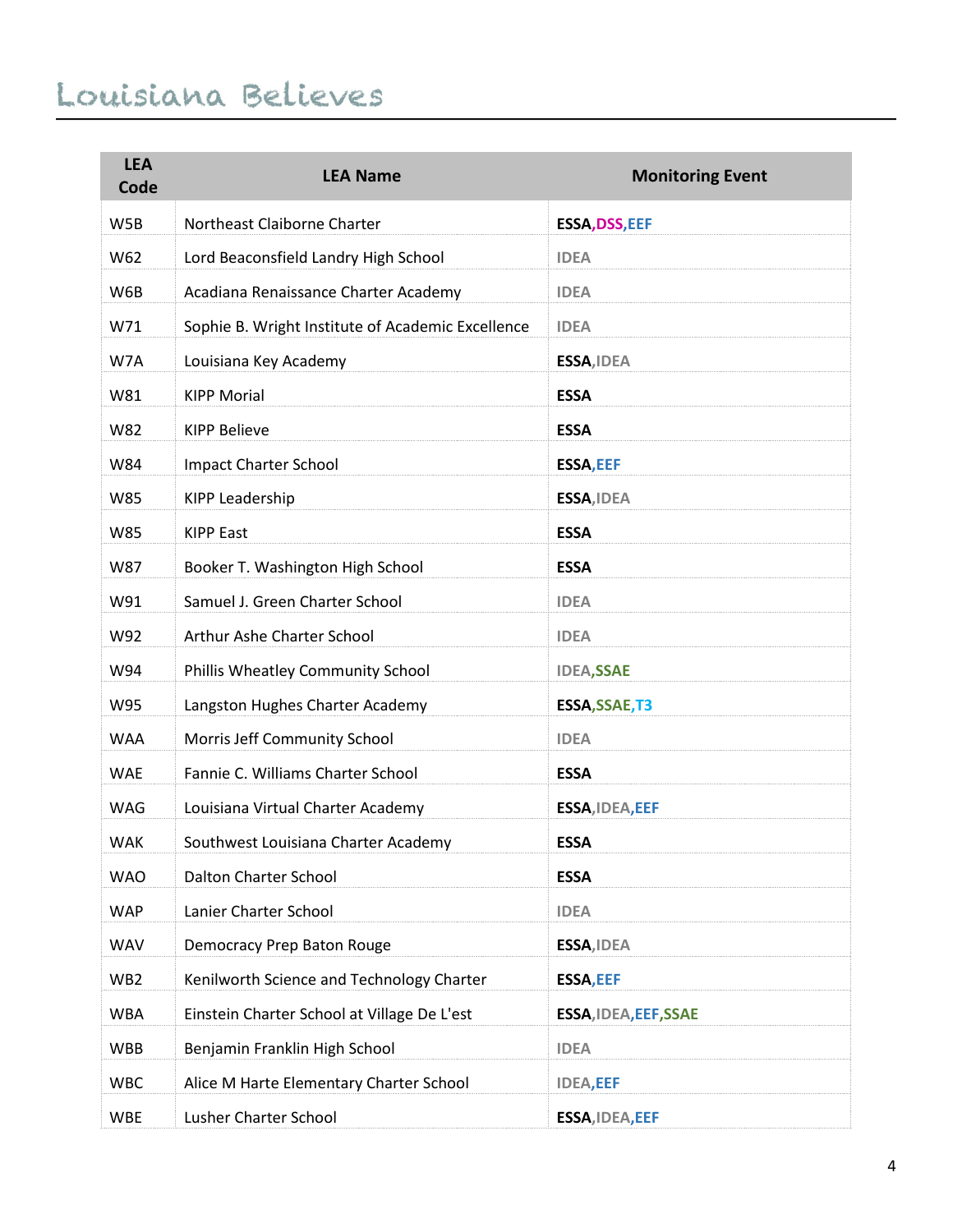| <b>LEA</b><br>Code | <b>LEA Name</b>                          | <b>Monitoring Event</b> |
|--------------------|------------------------------------------|-------------------------|
| <b>WBG</b>         | Robert Russa Moton Charter School        | ESSA, IDEA, EEF, SSAE   |
| WBJ                | <b>ENCORE Academy</b>                    | ESSA, IDEA              |
| <b>WBK</b>         | <b>Bricolage Academy</b>                 | <b>IDEA</b>             |
| <b>WBL</b>         | <b>Wilson Charter School</b>             | ESSA, IDEA              |
| <b>WBM</b>         | Einstein Charter High School at Sarah To | ESSA, EEF, T3, SSAE     |
| <b>WBN</b>         | Einstein Charter Middle Sch at Sarah Tow | <b>IDEA,SSAE</b>        |
| <b>WBO</b>         | Einstein Charter at Sherwood Forest      | <b>ESSA, SSAE</b>       |
| <b>WBR</b>         | Athlos Academy of Jefferson Parish       | <b>IDEA, PRF</b>        |
| <b>WBT</b>         | Audubon Charter School - Gentilly        | <b>IDEA</b>             |
| WBU                | Rosenwald Collegiate Academy             | <b>IDEA,EEF</b>         |
| WJ1                | Abramson Sci Academy                     | ESSA, IDEA              |
| WJ2                | G W Carver High School                   | <b>ESSA</b>             |
| WJ4                | Livingston Collegiate Academy            | ESSA, IDEA, DSS         |
| WJ5                | Collegiate Baton Rouge                   | <b>ESSA</b>             |
| WL1                | <b>KIPP Central City</b>                 | <b>ESSA, EEF</b>        |
| WU1                | Success @ Thurgood Marshall              | <b>ESSA, SSAE</b>       |
| WV1                | Arise Academy                            | <b>IDEA</b>             |
| WV <sub>2</sub>    | Mildred Osborne Charter School           | ESSA, IDEA, SSAE        |
| WZ2                | ReNEW SciTech Academy at Laurel          | <b>ESSA, SSAE</b>       |
| WZ3                | ReNEW Dolores T. Aaron Elementary        | <b>ESSA, SSAE</b>       |
| WZ6                | <b>ReNEW Schaumburg Elementary</b>       | PRF, T3i                |
| WZ8                | GEO Prep Mid-City of Greater Baton Rouge | ESSA, IDEA              |
| WZ9                | The NET 2 Charter High School            | <b>ESSA, PRF</b>        |
| S02                | Just One Word                            | 21CCLC                  |
| S <sub>10</sub>    | <b>Big Buddy Program</b>                 | 21CCLC                  |
| <b>S12</b>         | Urban Restoration Enhancement Corp.      | 21CCLC                  |
| <b>S13</b>         | Alemap Children, Inc.                    | 21CCLC                  |